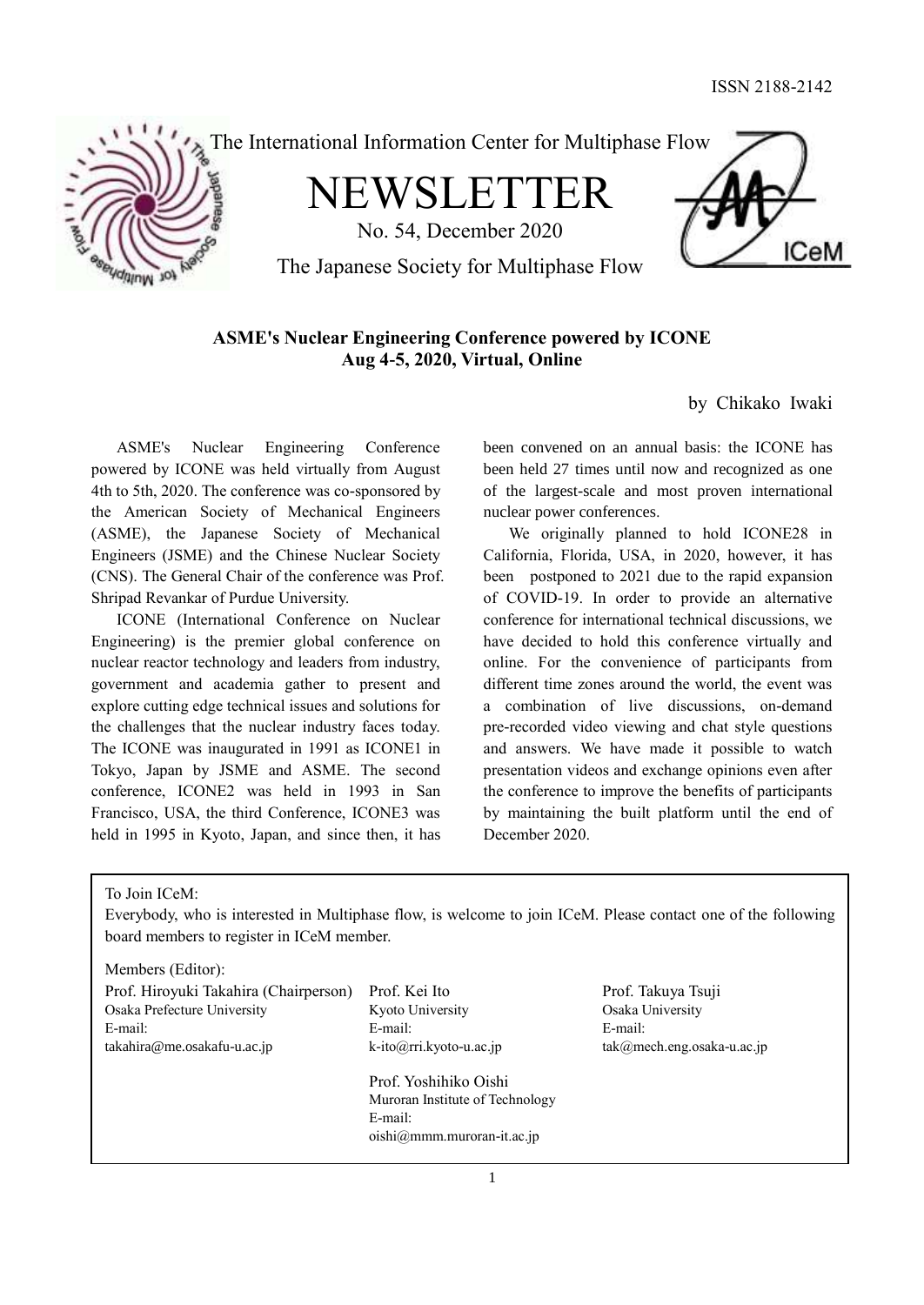The keynote theme "Nuclear Energy the Future Zero Carbon Power" was set for confirming the roles and responsibilities of nuclear energy users to realize a low-carbon society. The keynote session, "A Legacy of Accomplishment and A Vision for a Better Future" by Mr. Bill Magwood (Nuclear Energy Agency), and the plenaly sessions, "Modernization of the Nuclear Industry" by Ken Canavan (Westinghouse), "INL, A Vital Resource to Meet the Nation's Energy and Security Future" by Dr. Mark Peters (Idaho National Laboratory) were lectured live. The lectures were followed by lively discussion between a large numbers of participants.

The panel sessions were held on eight themes. In addition to the conventional "SMR (Small Modular Reactor) and Advanced Reactors", "Advanced Fuel Development", "Advanced Manufacturing", etc., the timely themes panel session also added such as "COVID-19 Impacts on Electrical Utilities". The panel session, "Post Fukushima-Daiichi Nuclear Safety and Plant Decommissioning" was organized Tadashi Narabayashi, professor emeritus of Hokkaido University. Parts of the current status concerning future decommissioning work and current approaches to decommissioning was introduced by 6 panelists. We got many comments from participants all over the world, it indicated a high level of interest in this



Fig.1 Conference program cover

issue.

More than 600 people participated in the conference from 31 different countries. Although the number of papers in the technical session was reduced to about half of the initially registered number due to the change in the conference style, the 297 papers were presented finally. The papers were classified into 14 tracks including student sessions, and discussions and information exchanges were conducted by pre-recorded videos and chat style questions and answers. The session topics and the corresponding number of papers are listed below:

| Track 1: Ope rating Plant Experience                  | Q  |
|-------------------------------------------------------|----|
| Track 2: Nuclear Fuel and Engineering                 | 12 |
| Track 3: Nuclear Plant Engineering                    | 31 |
| Track 4: SMR and Advanced Reactors                    | 14 |
| Track 5: Nuclear Safety, Security & Cyber Security 45 |    |
| Track 6: Codes and Standards                          | 6  |
| Track 7: Thermal-Hydraulics                           | 53 |
| Track 8: Computational Fluid Dynamics (CFD)           | 27 |
| Track 9: Verification and Validation                  | 6  |
| Track 10: Decontamination $&$ Decommissioning         | 18 |
| Track 11: Beyond Design Basis                         | 10 |
| Track 12: Nuclear Policy                              | 2  |
| Track 13: Probabilistic Risk Assessments              | 14 |
| Track 14: Student Paper Competition                   | 50 |

Many research related multi-phase flow were presented, especially on tracks 6, 7, 8 and 9. The representative presentations are as follows:

- Aerosol behavior for fission product removal
- Particle decontamination efficiency in a single bubble by pool scrubbing
- Numerical simulation of micro particles motion in bubbly Flow
- High energy X-Ray CT measurement of void fraction distribution in fuel bundle
- Spray cooling of spent fuel rod
- Effect of hydrogen inflow on Passive Core Cooling System with natural circulation flow
- Influence of gas properties on gas-liquid twophase flow

These are examples of important research that contributes to safety enhancement of nuclear reactors that were presented in the technical session.

Nuclear energy is expected to play a role in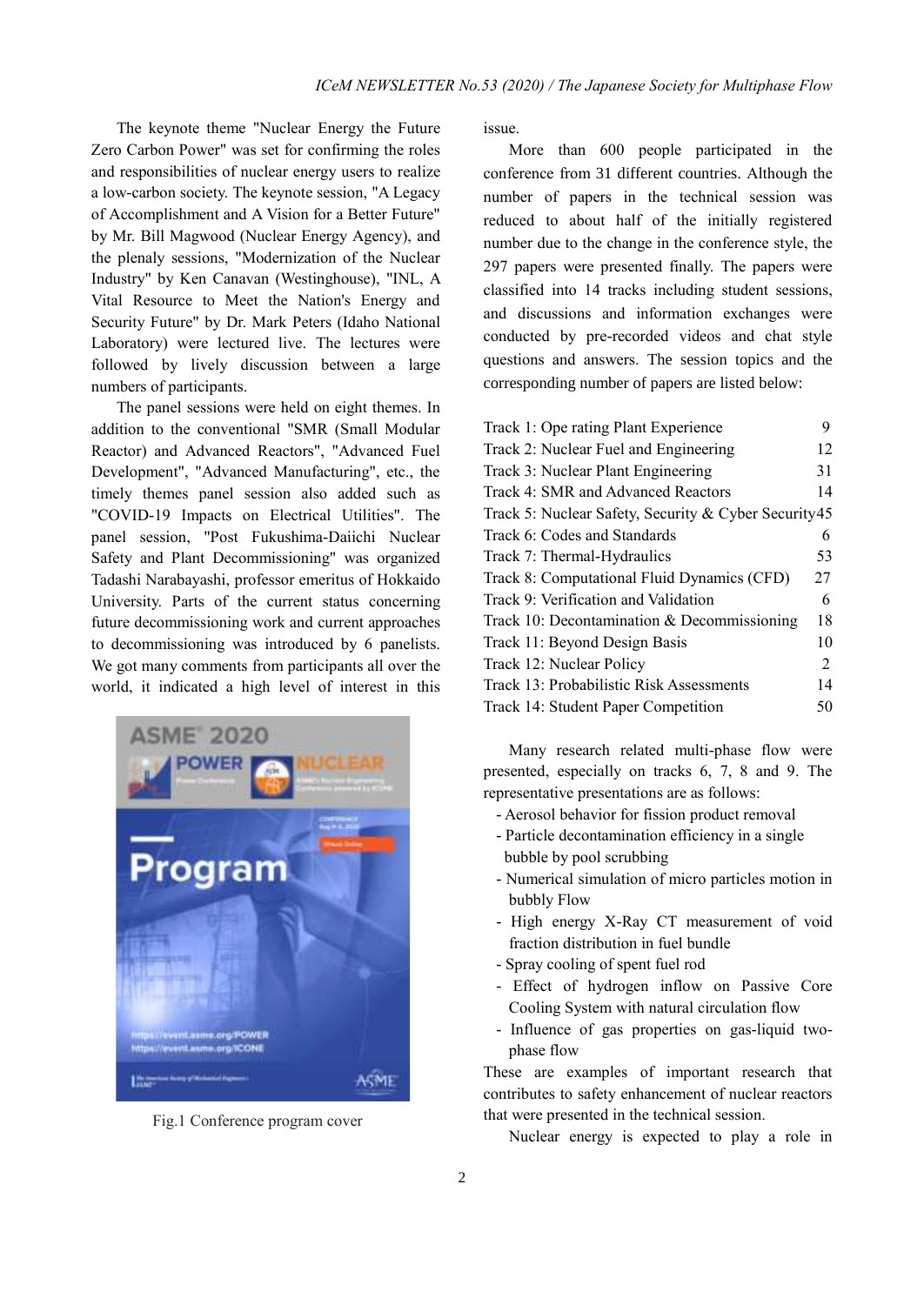realizing a low-carbon society. In order to deal with multifaceted and complicated issues that are different from the conventional ones, it is necessary to bring together the knowledge of engineers and scientists from all over the world. For that reason, ICONE is expected to be held continuously in the future.

The ICONE28 will be also held virtually August 3–5, 2021. We hope that the next conference will be successful with more participants. We are waiting your joining with us.

Chikako Iwaki Conference Chair of JSME side Toshiba Energy Systems & Solutions Corporation E-mail: [chikako.iwaki@toshiba.co.jp](mailto:chikako.iwaki@toshiba.co.jp)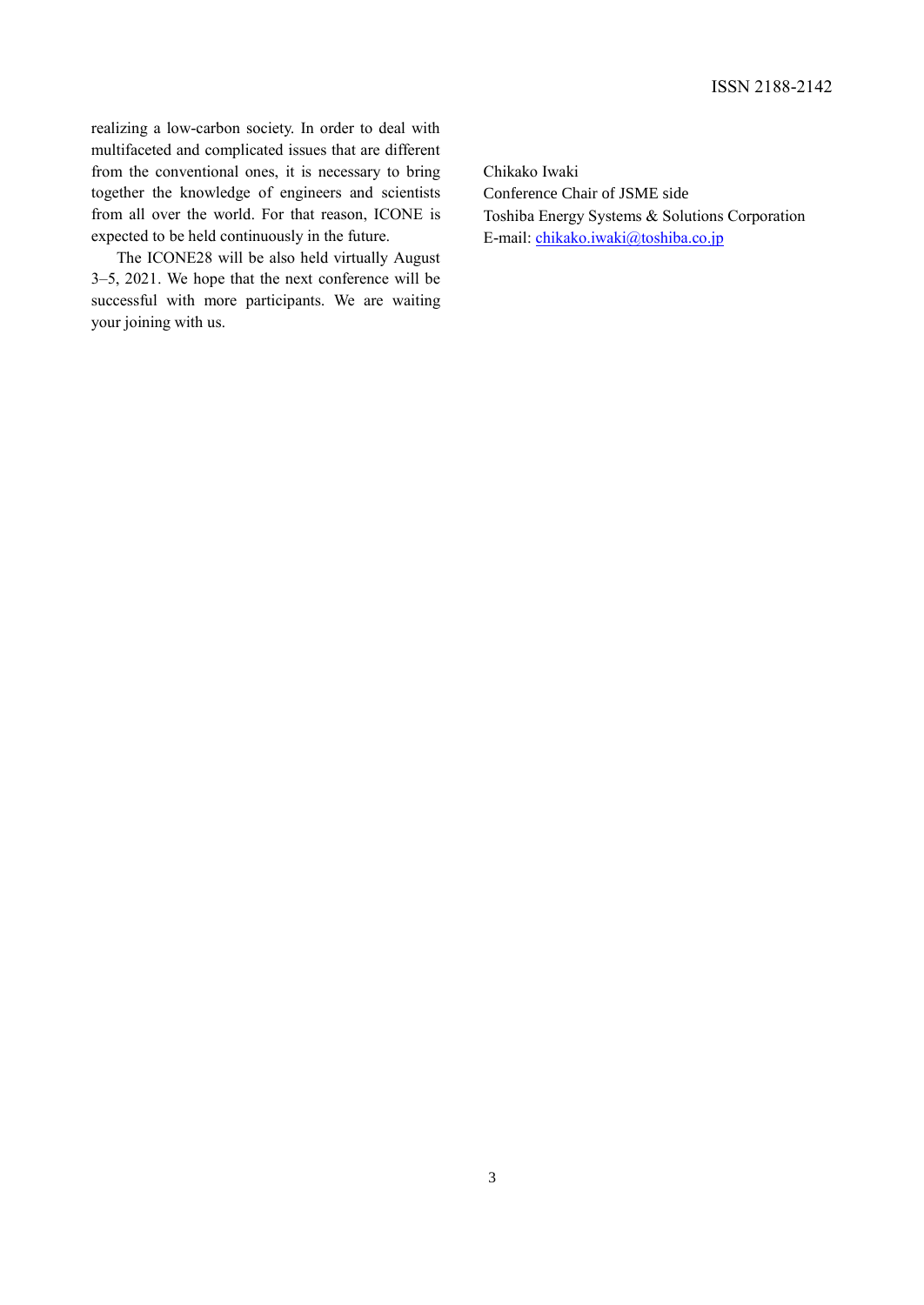## **Future Meetings**

Following list includes conference name, place, date and contact information.

#### **Introductory Workshop: Mathematical problems in fluid dynamics**

Berkeley, California, United States, January 25 - 29, 2021 http://www.msri.org/workshops/945

**Recent Developments in Fluid Dynamics** Berkeley, California, United States, April 12 - 23, 2021 http://www.msri.org/workshops/950

**13th International Conference on Thermal Engineering: Theory and Applications** Baku, Azerbaijan, June 11 - 13, 2021 Chair: Y. Abdullayev (Baku Engineering University), M.Z. Saghir (Ryerson University) https://www.ictea.ca/

## **Summer Heat Transfer Conference (SHTC 2021)**

Virtual Conference, Online, June 16 - 18, 2021 https://event.asme.org/SHTC

#### **19th International Symposium on Flow Visualization ISFV 19** Shanghai, June 28 - 30, 2021

Chair: Yingzheng Liu, (SJTU, Shanghai) http://isfv2020.sjtu.edu.cn/index

### **ESAT 2021 - 31st European Symposium on Applied Thermodynamics**

Paris, France, July 4 - 7, 2021 Chair: E.A. Macedo (Porto, Portugal) Vice chair: R. Dohrn (Leverkusen, Germany) http://www.esat2020.com/

## **10th International Symposium on Turbulence, Heat and Mass Transfer (THMT-21)**

St. Petersburg, Russia, July 6 - 9, 2021 Chair: D.M. Markovich (Kutateladze Institute of Thermophysics, SB RAS) http://www.thmt-20.org/

#### **26th International Conference on Chemical Thermodynamics (ICCT-2020)**

London, United Kingdom, July 18 - 22, 2021 Chair: M. Trusler (Imperial College London) https://www.icct2020.org/

### **28th International Conference on Nuclear Engineering (ICONE 28)** Virtual Conference, Online, August 4 - 6, 2021

https://event.asme.org/ICONE

**8th International Symposium on Advances in Computational Heat Transfer (CHT-21)**

Rio de Janeiro, Brazil, August 15 - 19, 2021 Chair: Y. Jaluria (Rutgers University), Helcio R. B. Orlande (Federal University of Rio de Janeiro) https://www.ichmt.org/

## **74th Annual Meeting of the APS Division of Fluid Dynamics**

Phoenix, United States, November 21 - 23, 2021 http://www.aps.org/meetings/index.cfm

#### **The First Symposium on Carbon Ultimate Utilization Technologies for the Global Environment (CUUTE-1)**

Nara, Japan, Decemnber 14 - 17, 2021 Chair: Y. Kato (Tokyo Institute of Technology) http://web.apollon.nta.co.jp/CUUTE-1/

### **5 th Thermal and Fluids Engineering Conference (TFEC 2021)**

New Orleans, LA, United States, 2021 Chair: T. Wang (University of New Orleans), M.W. Plesniak (The George Washington University) https://www.astfe.org/tfec2020/

---------- 2022 and beyond, not yet determined ---------

### **19th Internatinal Meeting on Nuclear Reactor Thremal Hydraulics (NURETH-19)**

Brussels, Belgium, March 6 – 11, 2022 Chair: H. A. Abderrahim (SCK, CEN), J-P, Chabard (EDF), X. Sun (University of Michigan) https://www.ans.org/meetings/view-334/

### **The 11th International Conference on Multiphase Flow (ICMF 2022)**

Kobe, Japan, May 29 – June 3, 2022 Chair: Yuichi Murai (Hokkaido University) http://www.jsmf.gr.jp/icmf2022/

#### **European Conference on Thermophysical Properties (ECTP 2023)**

Venice, Italy, 2023 Chair: A. Muscio (AIPT / Univ. Modena e Reggio Emilia) http://www.ectp2020.eu/

#### **Mathematical Advances in Geophysical Fluid Dynamics**

Oberwolfach, Germany https://www.mfo.de/www/schedule/2020/all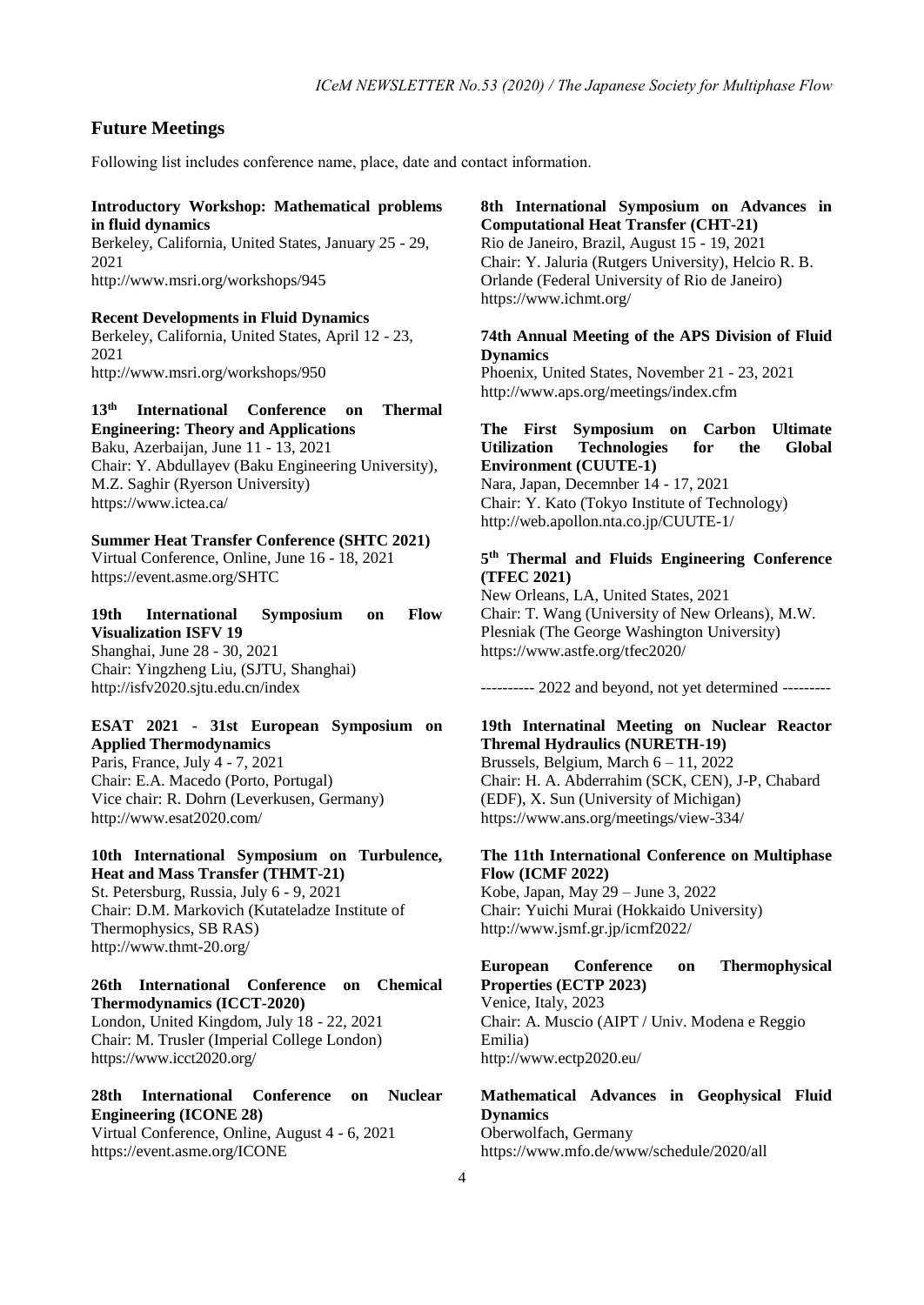### **Particle growth in turbulence**

Stockholm, Sweden Chair: A. Brandenburg (Nordita) Chair: B. Mehlig (University of Gothenburg) https://www.nordita.org/events/particles2020/

### **The 7th International Conference on Micro and Nano Flows (MNF2020)**

London, The United Kingdom Chair: T. G. Karayiannis (Brunel University London) https://www.micronanoflows.com/mnf2020

|                                   | <b>Executive Division of The Japanese Society for Multiphase Flow (2020)</b> |
|-----------------------------------|------------------------------------------------------------------------------|
| President                         | K. Katoh (Osaka City University)                                             |
| Vice Presidents                   | H. Soyama (Tohoku University)                                                |
|                                   | T. Ishii (JFE Techno-Research Corporation)                                   |
|                                   | H. Umekawa (Kansai University)                                               |
| Chair of Informatics Division     |                                                                              |
|                                   | H. Takahira (Osaka Prefecture University)                                    |
| Chair of Planning Division        |                                                                              |
|                                   | S. Mori (Kyusyu University)                                                  |
|                                   | Chair of International Intercourse Division                                  |
|                                   | Y. Murai (Hokkaido University)                                               |
| Chair of General Affairs Division |                                                                              |
|                                   | T. Wakimoto (Osaka City University)                                          |
| Executive Office of JSMF          |                                                                              |
|                                   | Academic Publication & Printings Co.                                         |
|                                   | 2-14-9 Kasugadenaka, Konohana-ku, Osaka, 554-0022, JAPAN                     |
|                                   | Tel: $+81-6-6466-1588$ Fax: $+81-6-6463-2522$                                |
|                                   | E-mail: office@jsmf.gr.jp                                                    |
|                                   | URL: http://www.jsmf.gr.jp/                                                  |